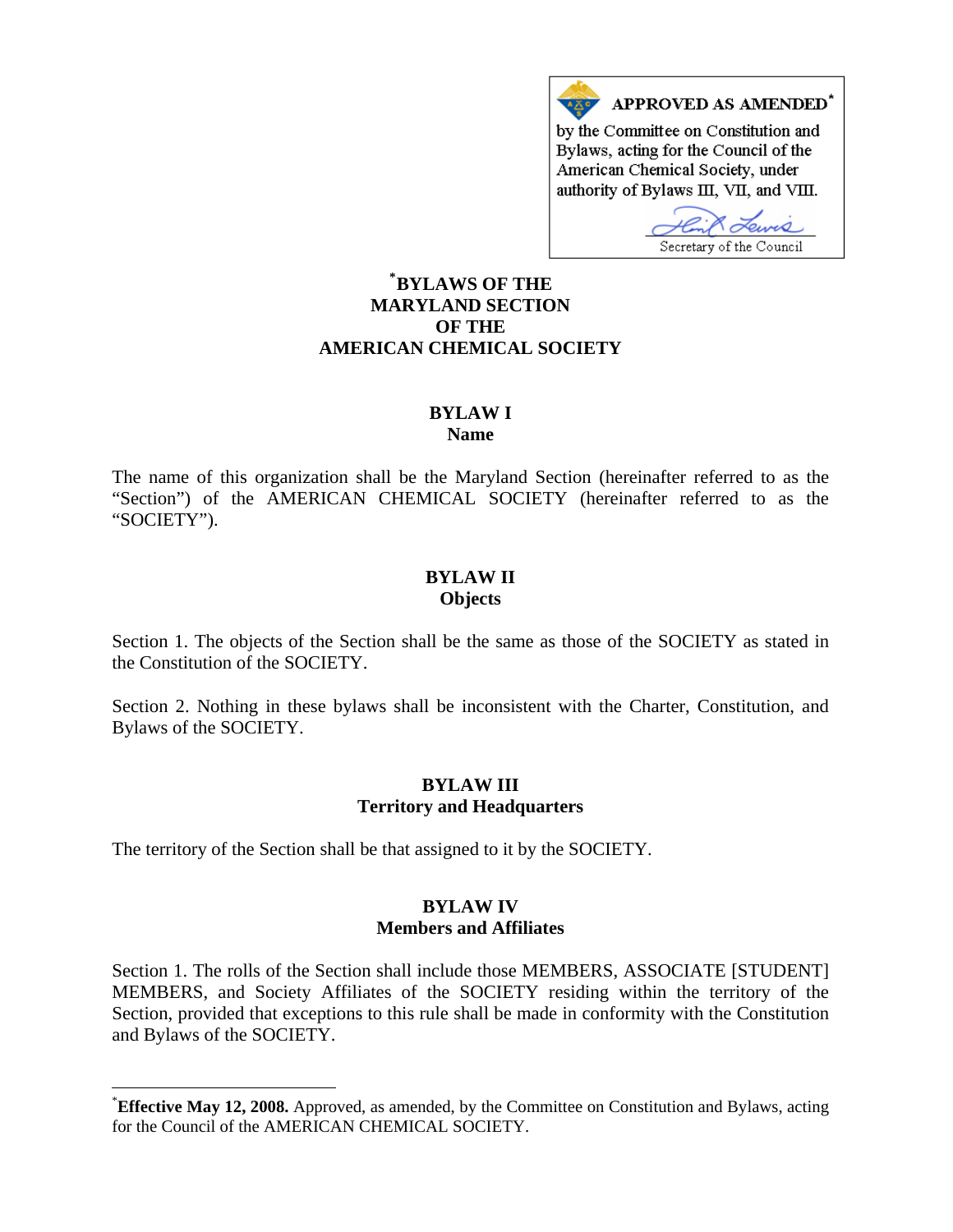Section 2. The Section may have Local Section Affiliates as authorized in the Constitution and Bylaws of the SOCIETY.

Section 3. MEMBERS, ASSOCIATE [STUDENT] MEMBERS, Society Affiliates, and Local Section Affiliates shall have such rights and privileges as are accorded them by the Constitution and Bylaws of the SOCIETY. All members may vote. An ASSOCIATE [STUDENT] MEMBER is entitled to all privileges of membership except that of holding an elective position or serving as a Temporary Substitute Councilor.

Society Affiliates and Local Section Affiliates may not vote for or hold an elective position of the Section, vote on articles of incorporation or bylaws of the Section, or serve as Temporary Substitute Councilor.

#### **BYLAW V Organization**

Section 1. The officers of the Section shall be a Chair, Vice-Chair, Chair-Elect, Secretary, and Treasurer.

Section 2. The Section shall have Councilors and Alternate Councilors as provided in the Constitution and Bylaws of the SOCIETY.

Section 3. The Executive Committee shall consist of the officers of the Section, the Councilors, Alternate Councilors, Past Chairs residing within the territory of the Section, five Members-at-Large, the Editor and Business Manager of *The Chesapeake Chemist*, and the chairs of all standing committees.

Section 4. All officers, Councilors, Alternate Councilors, and other persons holding an elective office shall be chosen from the MEMBERS.

#### **BYLAW VI Manner of Election and Terms of Office**

Section 1. Officers of the Section and Members-at-Large of the Executive Committee shall be elected annually and serve for a term of one year, beginning on January l following their election, or until their successors are qualified. The Vice-Chair shall automatically be nominated to serve in the office of Chair upon completion of the term of the Vice-Chair. The Chair-Elect shall automatically be nominated to serve in the office of Vice-Chair upon completion of the term of Chair-Elect.

Section 2. Councilors and Alternate Councilors shall be elected for a term of three years, beginning on January l following their election, or until their successors are qualified. The number of Councilors shall be determined by the SOCIETY.

Section 3. In the event of a vacancy in the office of Chair, the Vice-Chair shall assume the duties of the Chair for the unexpired term and the Chair-Elect shall assume the added duties of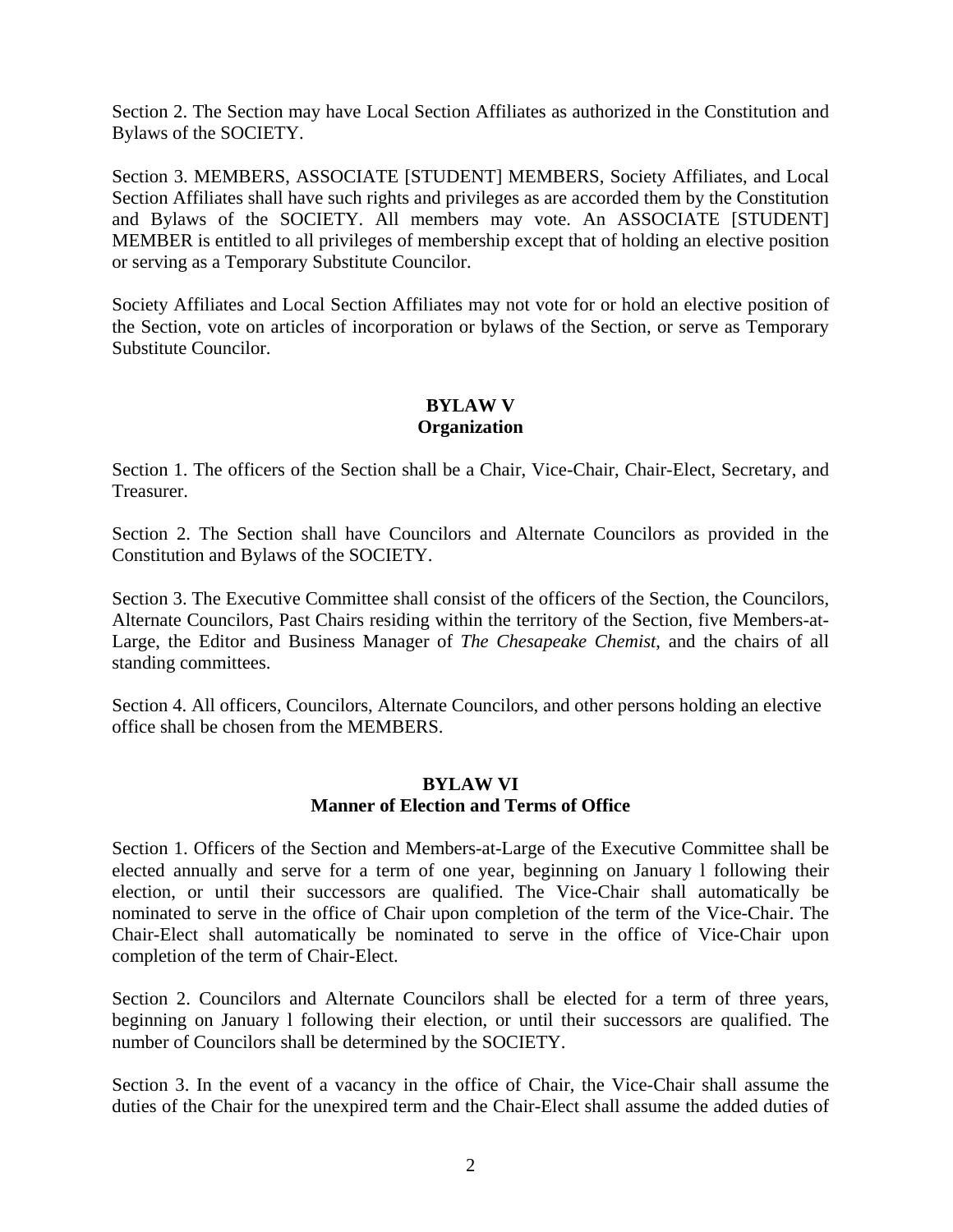the Vice-Chair when that position is vacant. In the event of a vacancy, elective positions shall be filled for a period up to the next annual election by a vote of the Executive Committee. In the event the office of Chair-Elect is filled by such interim appointment, the Section shall elect both a Vice-Chair and Chair-Elect at its next annual election. A Chair may not serve a term of more than one year unless the duties of Chair were assumed for a partial term to fill a vacancy.

Section 4. Nominations.

- a. The Chair shall appoint in August of the year preceding the election a Nominating Committee of five persons, not more than three of whom are to be members of the Executive Committee. One of the appointees shall be the Vice-Chair. The Chair shall designate any of the five to be Chair of the Committee.
- b. Notice of the names of those on the Nominating Committee shall be published in *The Chesapeake Chemist* by November of the year preceding the election. This shall be prior to the meeting of the Nominating Committee to permit members time to suggest suitable candidates for elective positions for which vacancies shall occur after December 31 of the following year.
- c. The Nominating Committee shall meet at such a time that its nominations may appear in the January issue of *The Chesapeake Chemist*. The Committee shall select one or more candidates for each position up for election.
- d. Before February 15, members of the Section may nominate candidates for any office by providing the Section Chair with nominating petitions containing the signatures of at least two percent (2%) of the Section members. To be valid, the signature of a member may not appear on behalf of more than one candidate for the same office. The names of any such MEMBERS so nominated shall be included on the ballots with the names of those nominated by the Nominating Committee.
- e. In all cases, before a name can be placed on the ballot, the nominee must agree to serve if elected.
- f. Publication of the slate of candidates in *The Chesapeake Chemist* shall be considered adequate notice to the members.

Section 5. Elections.

- a. The elections shall be held by ballot published in *The Chesapeake Chemist* or distributed separately before May 15 to all members of the Section. The names of all candidates shall appear on the ballot whether opposed or not.
- b. The voted ballots must be returned to the Chair by July 10.
- c. If a single candidate is to be elected, the candidate with the largest number of votes will be declared elected. Positions for which more than one candidate is to be elected (e.g., Member-at-Large of the Executive Committee) shall be filled by declaring those candidates elected who receive the largest number of votes. In the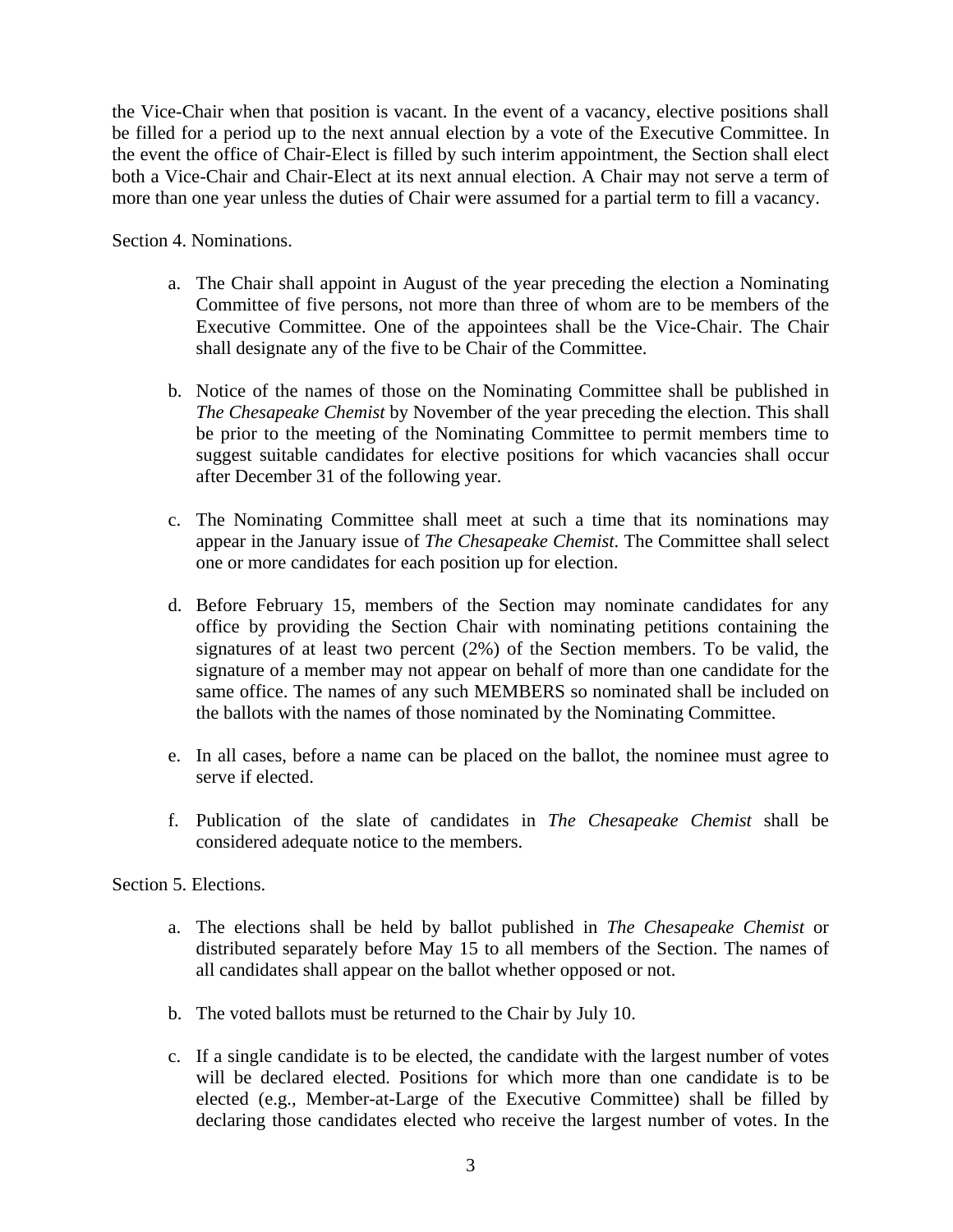event of a tie vote, a special committee consisting of the Section Chair, Vice-Chair, Chair-Elect, Secretary, Treasurer, and Chair of the Nominating Committee shall by a majority vote determine the winner.

d. The Chair of the Section shall count the ballots in the presence of witnesses and certify to the Executive Director of the SOCIETY, as soon as possible but not later than August 1 of each year, the names, addresses, and terms of the elected officials from the Section for the following year.

#### **BYLAW VII Duties of Officers and Executive Committee**

Section 1. The duties of the officers shall be those customarily performed by such officers, together with those responsibilities prescribed by the Constitution and Bylaws of the SOCIETY and these bylaws along with other duties as may be assigned from time to time by the Executive Committee.

Section 2. The Chair of the Section shall serve as Chair of the Executive Committee, shall appoint members and/or affiliates and chairs to standing committees, and may establish any standing committees authorized in these bylaws or by the Executive Committee. The Chair shall appoint a committee to audit the Treasurer's records annually.

Section 3. The Executive Committee shall be the governing body of the Section and, as such, shall have full power to conduct, manage, and direct the business and affairs of the Section in accordance with the Constitution and Bylaws of the SOCIETY and these bylaws.

Section 4. The latest edition of *Robert's Rules of Order, Newly Revised* shall be used as the authority to resolve procedural matters during business meetings.

## **BYLAW VIII Committees**

Section 1. There shall be the following standing committees:

- a. Archives and History
- b. Awards and Nominations
	- (1) George L. Braude Award
	- (2) Society Nominations
	- (3) Maryland Chemist Award
	- (4) Maryland Service Award
	- (5) Remsen Memorial Award
	- (6) Student Awards
	- (7) W. R. Grace & Co. Award
- c. Bylaws
- d. Chemical Education and Safety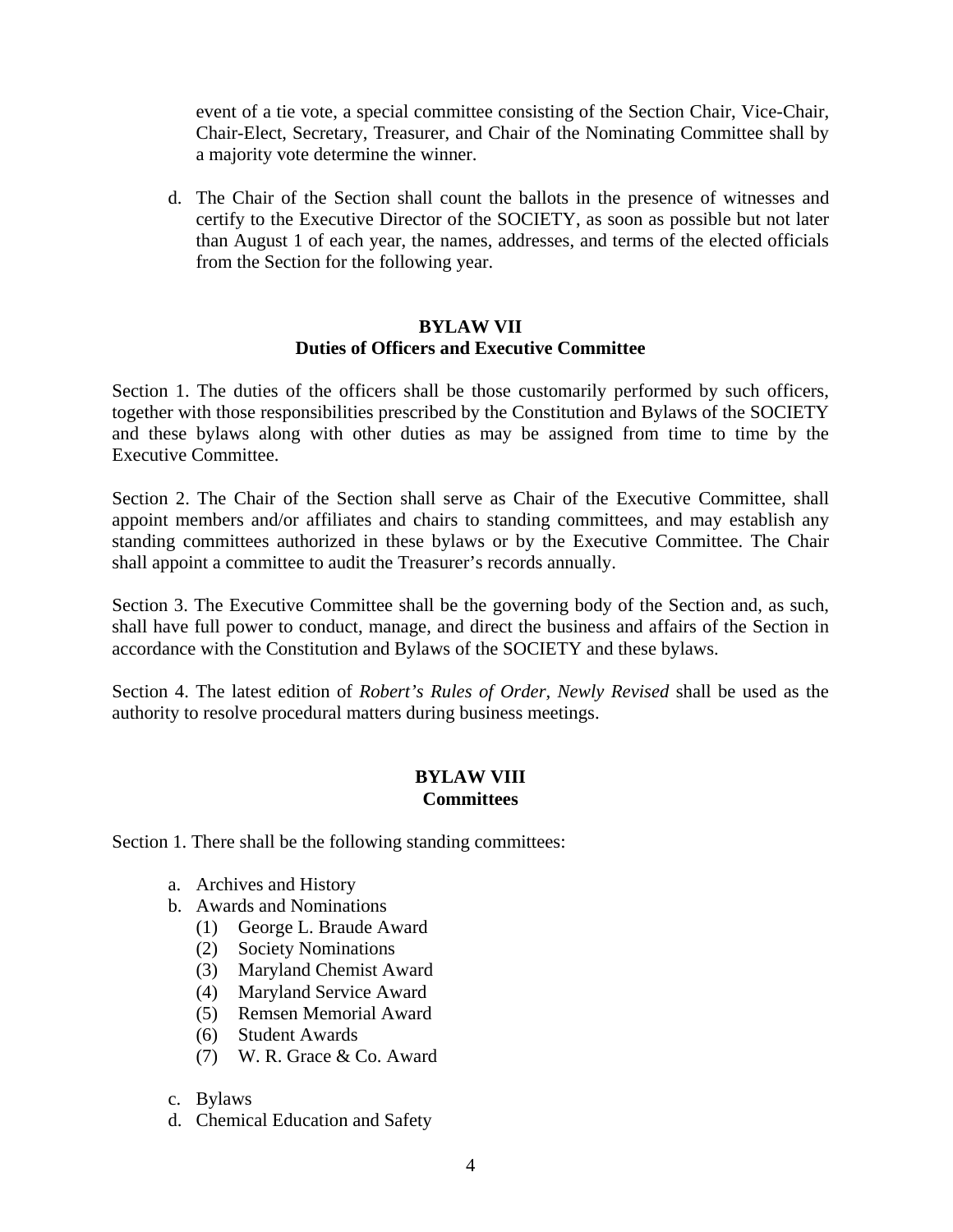- e. Education
- f. Finance
- g. High School Activities
- h. House
- i. Investment
- j. Long Range Planning
- k. Member Assistance
- l. Membership Development
- m. Program
- n. Public Relations
- o. Publicity
- p. Women Chemists

Section 2. The Chair or Executive Committee may establish, abolish, and define the duties of any *ad hoc* committee. The duties of all committees shall be as described from time to time by the Executive Committee.

Section 3. The Vice-Chair of the Section shall be the Chair of the Program Committee.

Section 4. The chairs of the various Awards and Society Nominations Committees shall submit the names of all nominees and all supporting documents along with the committee's recommendations to the Section Chair. Submissions must be made by the dates that follow:

- a. George L. Braude Award: May 1 of the year of the award
- b. Maryland Chemist Award: July 1 of the year of award
- c. Maryland Service Award: August 1 of the year of award
- d. Remsen Memorial Award: December 1 of the year preceding award

Section 5. The final selection of individuals for Section awards or nominations for other awards shall be made by a committee consisting of the Section Chair, Vice-Chair, Chair-Elect, Treasurer, Secretary, and Immediate Past Chair of the Section.

Section 6. Recipients of the Maryland Chemist Award must have been members of the Section for a minimum of five years and have made outstanding contributions to chemistry as defined in the Constitution of the SOCIETY (chemistry is defined in very broad terms). The work on which the award is based should have been performed in Maryland.

Section 7. The Investment Committee shall select appropriate investments for the Section's funds subject to approval of the Executive Committee. When necessary the Investment Committee shall have independent authority to direct the Treasurer on buying and selling an investment. The Treasurer shall report the status of all such actions at each Executive Committee Meeting or on request by the Section Chair. The Investment Committee should consist of three members, preferably past Treasurers with some investment experience.

Section 8. The Finance Committee shall prepare an annual budget for annual review by the Executive Committee.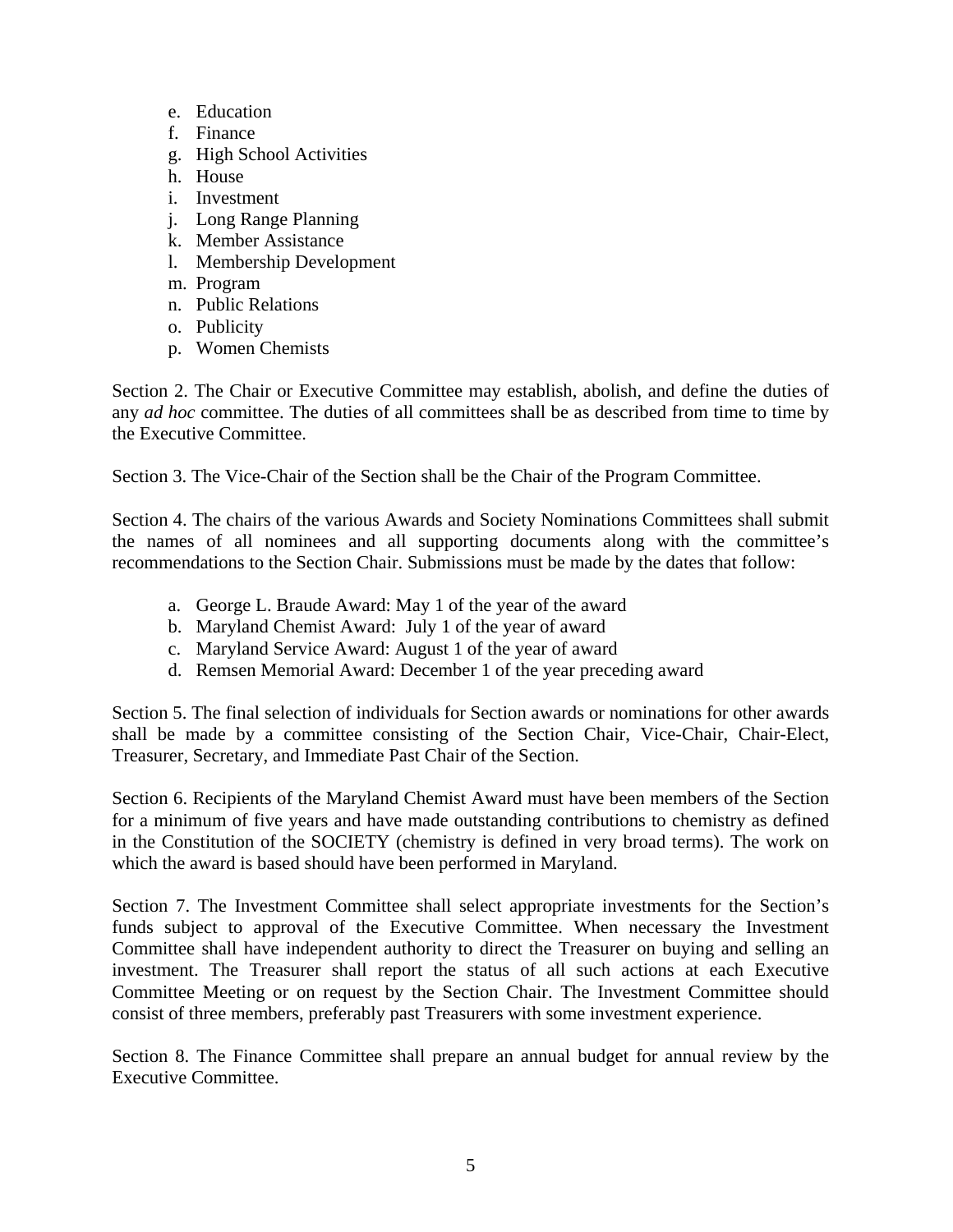## **BYLAW IX Meetings**

Section 1. A regular meeting of the Section shall be one at which business of the Section, which may require a vote of the members, may be conveniently transacted.

Section 2. The Section shall hold not less than 6 regular meetings each year, at places and times designated by the Executive Committee.

Section 3. The Section may hold special business meetings at the call of the Executive Committee, or by the request of 50 members of the Section. Any other meetings shall be called only by the Executive Committee. The notices of special business meetings shall state the exact nature of the business to be transacted, and no other business shall transpire at such meetings.

Section 4. Due notice of all meetings shall be sent to each MEMBER, ASSOCIATE [STUDENT] MEMBER, Society Affiliate, and Local Section Affiliate of the Section. A quorum for all meetings of the Section shall consist of four percent (4%) of the members of the Section. In the absence of a quorum, no business shall be transacted, except that any pending business shall be postponed to a meeting to be held on a specified date.

Section 5. The Executive Committee shall meet not less than four times each year upon due notice to its members at the call of the Chair or at the request of a majority of the members of the Committee. In the absence of a quorum, which shall be 25 percent (25%) of the members of the Executive Committee, exclusive of Past Chairs not serving in another capacity on the Executive Committee, called meetings of the Executive Committee shall adjourn to a specified date.

#### **BYLAW X Finances**

Section 1. All Section funds shall be received and disbursed by the Treasurer, subject to the approval of the Executive Committee.

Section 2. The Executive Committee may authorize the Treasurer to solicit from all MEMBERS, ASSOCIATE [STUDENT] MEMBERS, Society Affiliates, and Local Section Affiliates of the Section, except members of the SOCIETY in emeritus status, the payment of such voluntary Section dues as may be set by that Committee.

Section 3. The annual dues of the Local Section Affiliates shall be set by the Executive Committee in accordance with the Constitution and Bylaws of the SOCIETY. The dues of Local Section Affiliates will be equivalent to current Section dues plus an amount approved by the Executive Committee approximately equivalent to the apportionment made by the SOCIETY for each member. Failure to pay such dues in advance shall automatically terminate such affiliation.

Section 4. The Executive Committee may authorize the Treasurer to solicit from MEMBERS, ASSOCIATE [STUDENT] MEMBERS, Society Affiliates, and Local Section Affiliates of the